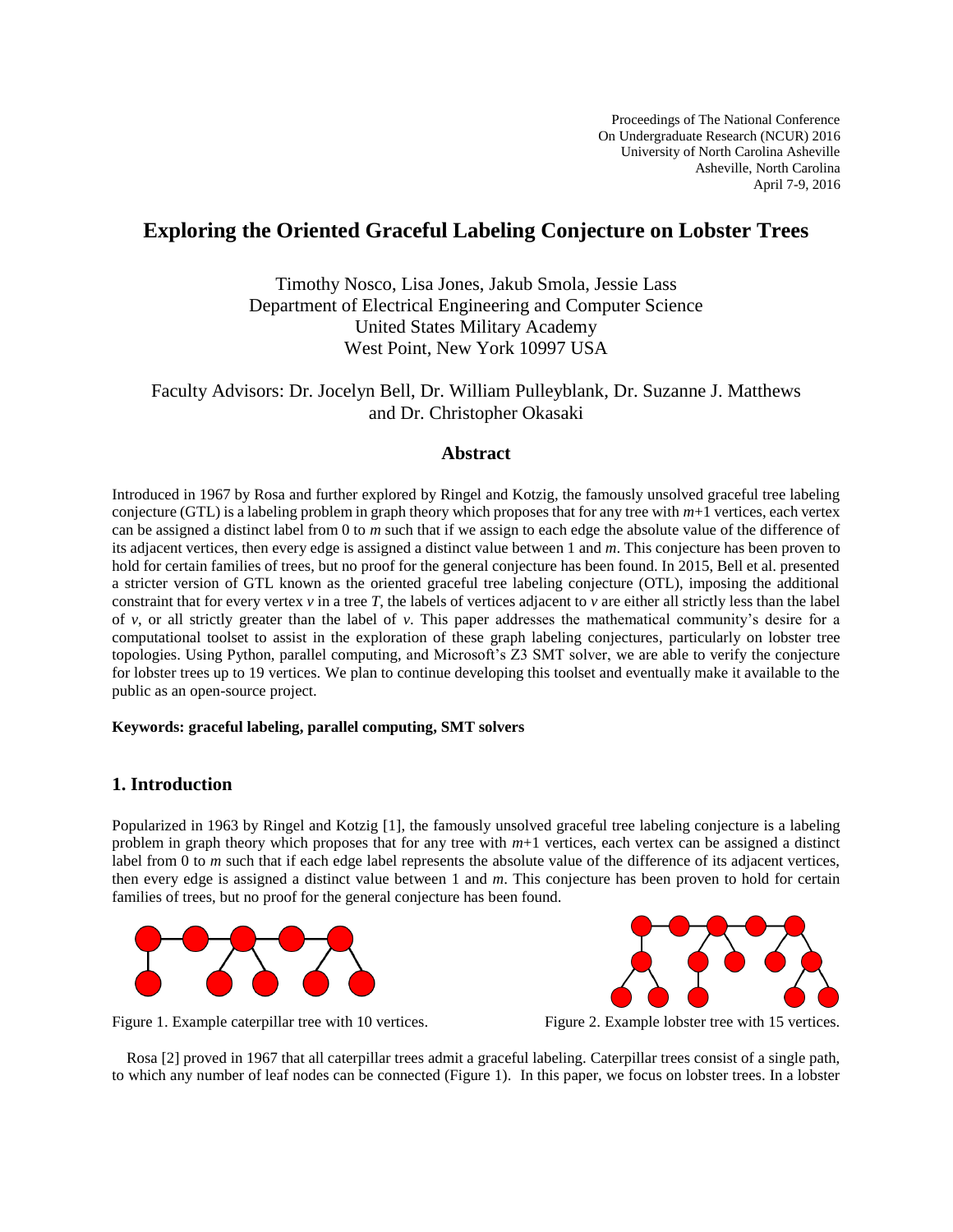tree, the removal of all the leaf nodes causes the tree to become a caterpillar tree (Figure 2). Note that removing the leaves from the bottom level of Figure 2 yields the caterpillar tree in Figure 1.



Figure 3. A gracefully labeled oriented tree with 14 vertices.

In 2008, Morgan [3] proved that all lobsters with perfect matchings are graceful. Many mathematicians believe that this presents strong evidence that an inductive proof that all lobsters can be gracefully labeled exists. In 2015, Bell et al. [4] presented a stricter version of the graceful tree labeling conjecture known as the *oriented graceful tree labeling conjecture*, imposing the additional constraint that for every vertex *v* in a tree *T*, the labels of vertices adjacent to *v* are either all strictly less than the label of *v*, or all strictly greater than the label of *v*. Figure 3 shows an oriented tree with 14 vertices and a valid graceful labeling. Notice that all vertices are uniquely labeled in white and all edges are uniquely labeled in black.. Furthermore, each edge's label is the absolute difference of the labels of its two vertices, and each vertex satisfies the oriented constraint.

This paper describes the first large-scale computational exploration of the oriented graceful tree labeling conjecture. It presents an algorithm that hybridizes an open-source SMT solver [5] with the Message Passing Interface library [6] to simultaneously prove the conjecture on multiple lobster trees. The paper's contributions also include a novel enumeration algorithm for lobster trees, as well as random tree generation capabilities that allow the user to test trees of a particular family or order. Using this framework, we were able to prove the conjecture for lobster trees up to 19 nodes. We plan to open-source our software suite, and believe that it provides a useful framework for mathematicians to rapidly prototype and assess graph labeling algorithms.

The rest of the paper is organized as follows. Section 2 of this paper outlines the core algorithms of our approach. Section 3 describes benchmarking results. Section 4 concludes the paper.

#### **2. Methodology**

The goal of this paper is to prove that the oriented graceful labeling conjecture holds for all lobster trees with *V* vertices (order *V*). Accomplishing this requires the completion of three subtasks. The first is a lobster generation algorithm, which generates all lobster trees of order *V*. The second is an SMT solver with programmed constraints that determines if an individual tree has a valid labeling. Lastly, a parallel algorithm that labels multiple trees simultaneously. The subsections below discuss each of these subcomponents in detail.

#### 2.1. Lobster Generation

Before testing whether all lobsters of a particular order admit a graceful labeling, the program must generate those lobsters. This section discusses the necessary representation of lobster trees, the problem of isomorphisms, and finally the primary cases in the generation algorithm.

 A lobster tree is a path with any number of subtrees of height 1 or 2 attached to each vertex in the path. In this paper, trees are represented as a list of tuples of integers. The outer list represents the path. The inner tuples represent the subtrees attached to the corresponding vertex in the path, where each subtree is represented by its size. For example, the lobster in Figure 1b could be represented as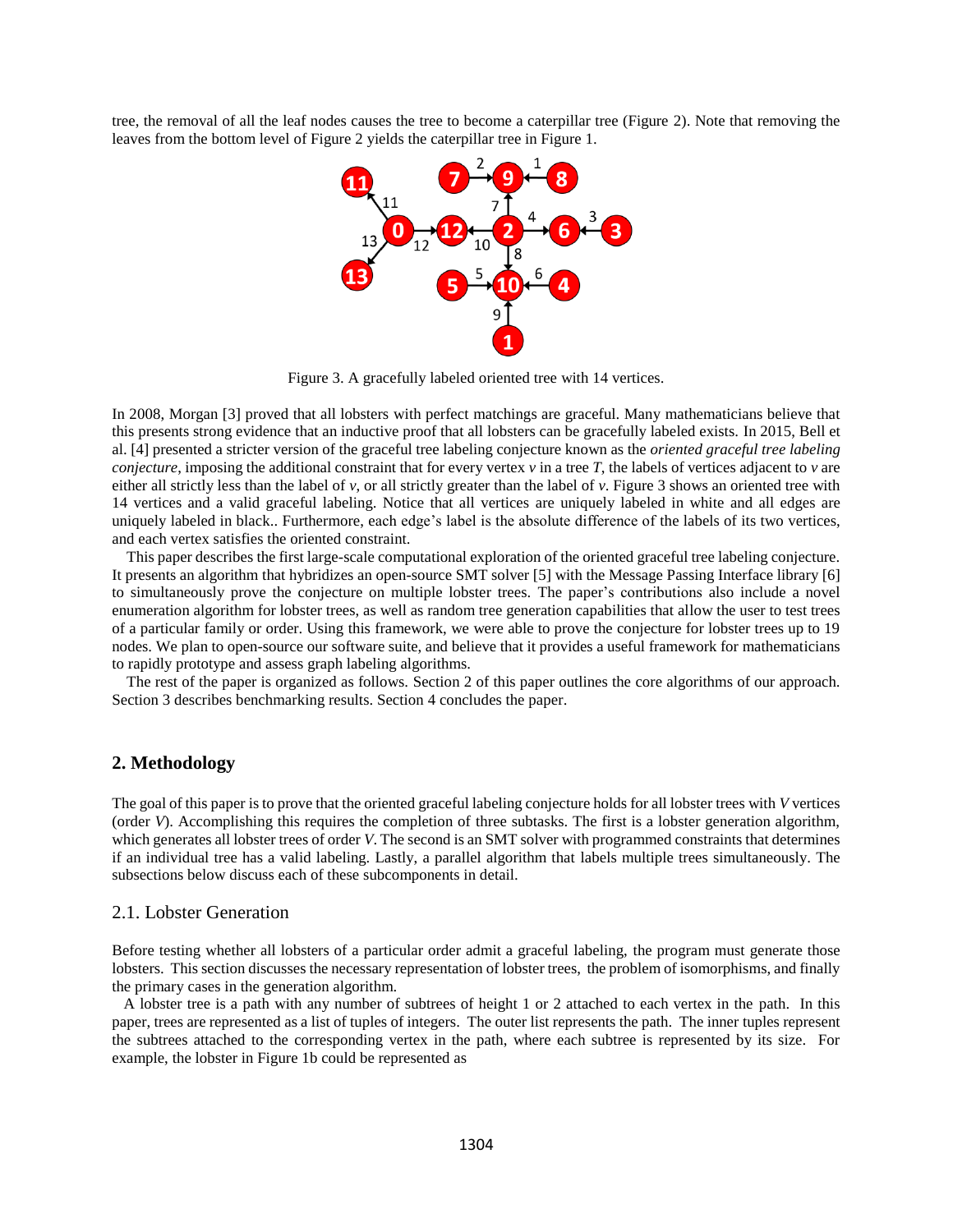# $[(3), ( ), (2,1), ( ), (1,3)]$

It is very easy to write a naïve recursive algorithm to generate lobsters in this representation. The problem is that this naïve algorithm will generate many lobsters that are isomorphic to each other, which is not ideal. There are three sources of ambiguity in this representation that would allow isomorphisms to happen if we are not careful.

**Ambiguity #1:** Changing the order of the subtrees attached to a particular node does not result in a different tree. For example, these four lobsters are isomorphic:

> $[ (3), ( ), (2,1), ( ), (1,3) ]$ **[ (3), ( ), (2,1), ( ), (3,1) ]**  $[ (3), ( ), (1,2), ( ), (1,3) ]$  $[ (3), ( ), (1,2), ( ), (3,1) ]$

To prevent this ambiguity, the algorithm sorts every inner tuple from largest to smallest, as shown in the bolded lobster. Note that, especially when sorted in this way, the inner tuples form *integer partitions*. The integer partitions of a number *P* are the (sorted) tuples of positive integers that sum to *P*. For example, there are 5 partitions of *P*=4:  $(4)$ ,  $(3,1)$ ,  $(2,2)$ ,  $(2,1,1)$ , and  $(1,1,1,1)$ . Standard algorithms exist for creating these partitions [7].

**Ambiguity #2:** Presenting a path from left-to-right or from right-to-left does not result in a different tree. For example, these two lobsters are isomorphic:

> $[(3), ( ), (2,1), ( ), (3,1)]$ **[ (3,1), ( ), (2,1), ( ), (3) ]**

To prevent this ambiguity, the algorithm ensures that, if descendents of the two end vertices of the path are not isomorphic, then the outer list is oriented so that the "larger" end vertex comes first, as shown in the bolded lobster. Define larger by comparing the two inner tuples as follows:

- If the sums of the two inner tuples are different, then the tuple with the greater sum is larger. So  $(3,1)$  is larger than  $(3)$ , and  $(5)$  is larger than  $(2,1,1)$ .
- If the sums are equal, but the two inner tuples are different, then they are compared lexicographically by finding the first position at which they differ. The one with the greater integer in that position is larger. So  $(3,1)$  is larger than  $(2,2)$  and  $(4,2)$  is larger than  $(4,1,1)$ .
- Otherwise, the two inner tuples are identical and neither is larger.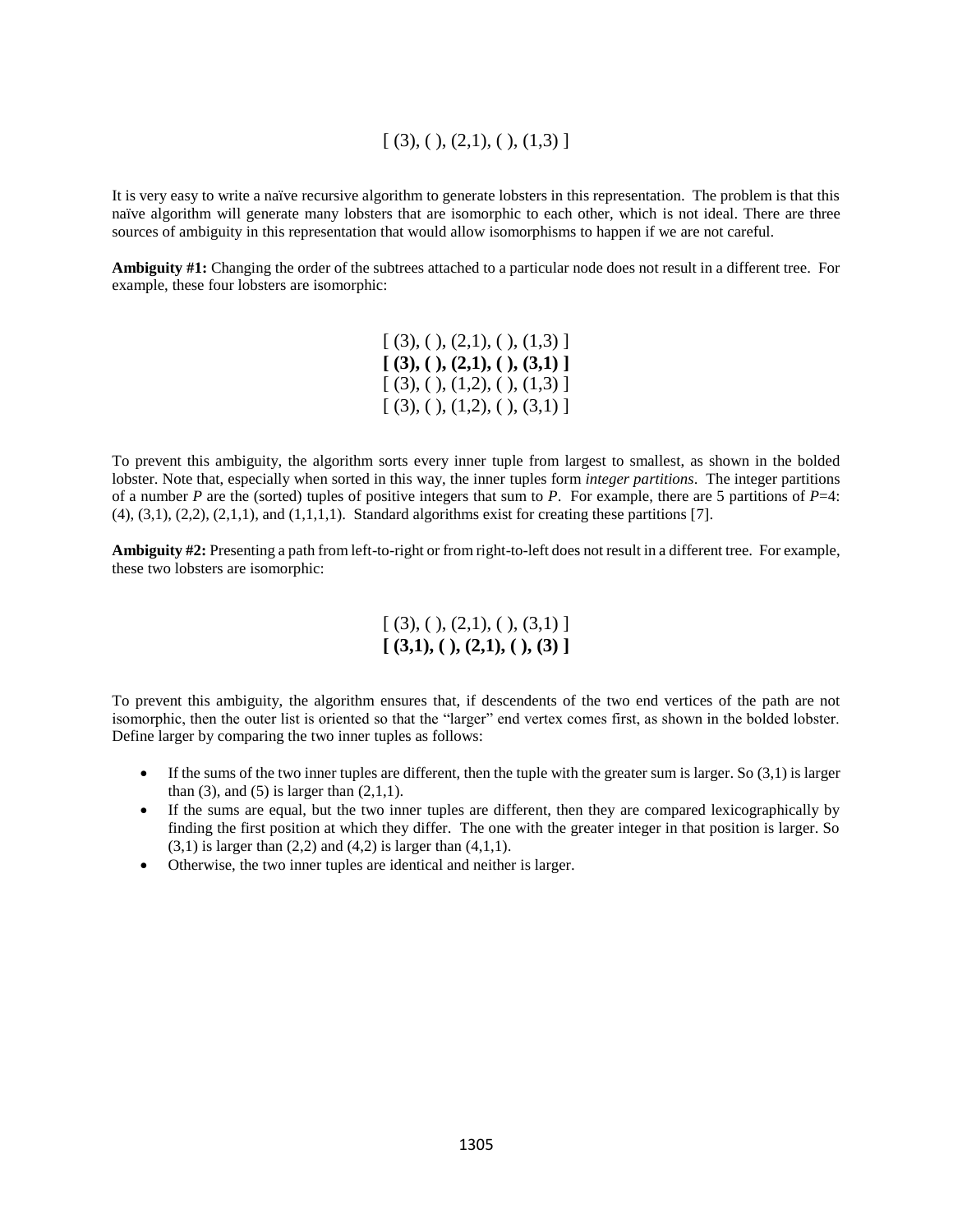Consider these isomorphic not-quite palindromes:

$$
[(3,1), ( ), (2,1), (4), ( ), (3,1) ]
$$

$$
[(3,1), ( ), (4), (2,1), ( ), (3,1) ]
$$

In such situations, the algorithm works from both ends toward the middle until finding the first mismatch, in this case between (2,1) and (4), and insists that the list is oriented so that the larger of the mismatched tuples comes before the smaller, as shown in the bolded lobster.

 Notice that a true palindrome is identical in both orientations and so does not need a special rule to prevent isomorphisms.

**Ambiguity #3:** For a given lobster, different sets of vertices can form the path. For example, consider a lobster that is a simple path of 6 vertices. It could be represented as

$$
\begin{array}{c}\n[ ( ), ( ), ( ), ( ), ( ), ( ))\n\end{array}\n\begin{array}{c}\n[ ( 1 ), ( ), ( ), ( ), ( )\n\end{array}\n\end{array}\n\quad\n\begin{array}{c}\n[ ( 2 ), ( ), ( ), ( )\n\end{array}\n\end{array}
$$

Essentially, for vertices at or adjacent to an end of the path, there can be ambiguity about whether that vertex should be considered to be on the path, or a child of its neighbor.

 To disambiguate, the algorithm enforces that both end vertices of the path must have a subtree of size 2 or greater, as shown in the bolded lobster. With this rule, the choice of path for a lobster is exactly and unambiguously those vertices that remain after removing all the leaves (vertices of degree 1), and then removing all the new leaves. This paper refers to this unambiguous path as the *spine*. The length of the spine is 4 less than the length of the longest path in the lobster. Note that degenerate lobsters—those whose longest path is length 4 or less—do not have a spine, and can easily be handled on an ad hoc basis.

 The lobster generation algorithm proceeds as follows. First, produce degenerate lobsters. For simplicity, the following description is phrased in terms of making choices as if the algorithm were creating a single arbitrary lobster. The real algorithm recursively makes all of those choices in all possible ways.

Let *V* represent the total number of desired vertices. First, choose a spine length *S* between 1 and *V*-4. (The -4 ensures the end vertices on the spine both have at least two descendants.) Create the outer list of length *S*.

Create left and right markers in the first and last positions of the list, respectively. Initialize *R*, the number of remaining vertices, to *V*-*S*. Also initialize a flag variable PALINDROME to true.

Repeat the following steps until done:

- If the left marker and right marker are equal, there is only one position remaining. Choose an integer partition of *R* and place it in the spine list at that position. Return the spine list as the next lobster.
	- o If this is the first pass, require the integer partition to contain at least 2 entries of 2 or greater.
- If the left and right markers are one apart, there are only two positions remaining. Choose a number  $k_1$  between 0 and *R*, and let  $k_2 = R - k_1$ . Choose an integer partition of  $k_1$  and place it in the position of the left marker. Choose an integer partition of  $k_2$  and place it in the position of the right marker. Return the spine list as the next lobster.
	- o If PALINDROME is true, require the left partition to be at least as large as the right partition.
	- $\circ$  If this is the first pass, require both partitions to contain at least 1 entry of 2 or greater.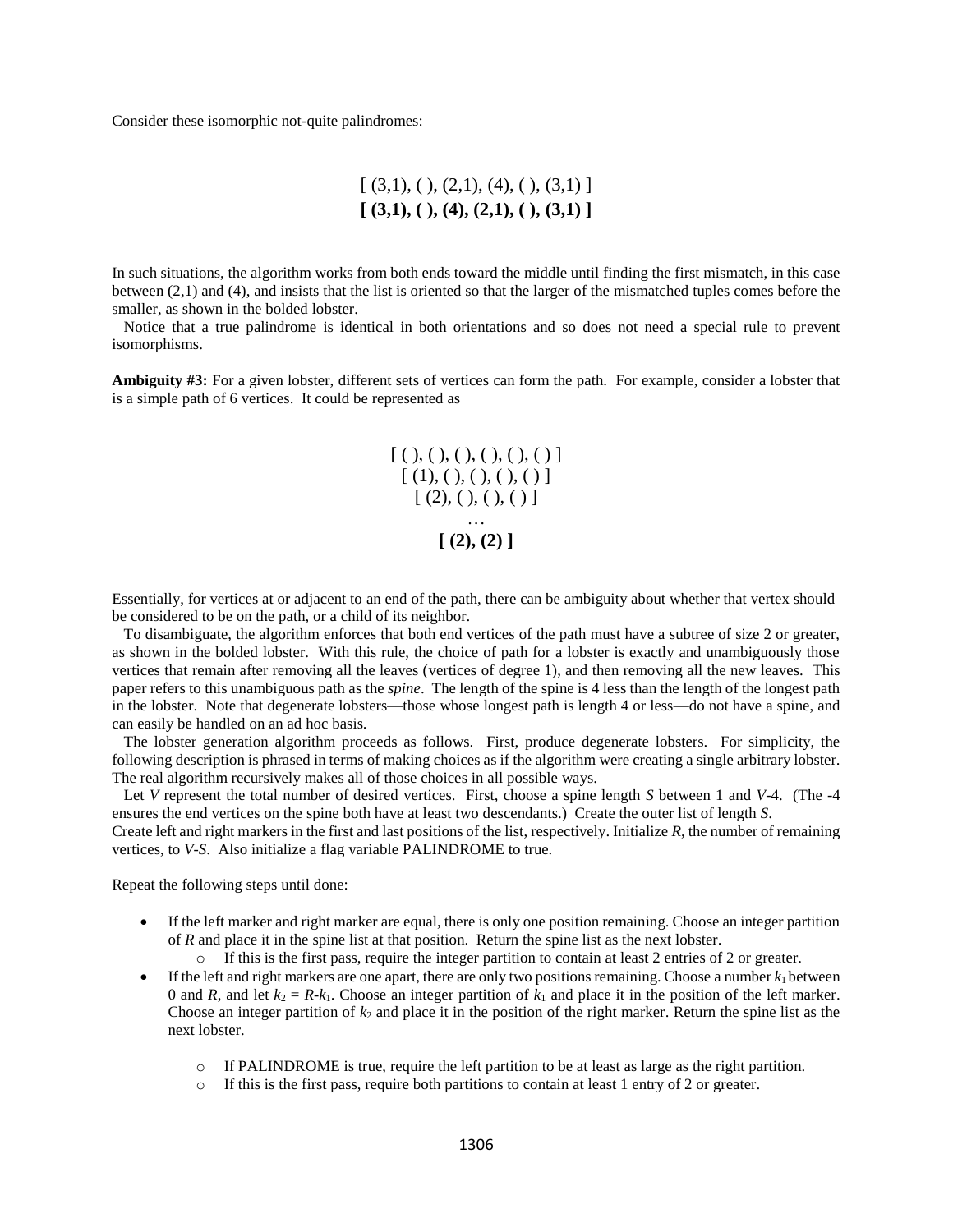- Otherwise, choose a number  $k_1$  between 0 and R, and a number  $k_2$  between 0 and  $R-k_1$ . Choose an integer partition of  $k_1$  and place it in the position of the left marker. Choose an integer partition of  $k_2$  and place it in the position of the right marker. Subtract  $k_1$  and  $k_2$  from R. Move the left and right markers one position toward the middle.
	- o If PALINDROME is true, require the left partition to be at least as large as the right partition. If the left partition is larger, set PALINDROME to false.
	- o If this is the first pass, make sure that both partitions contain at least 1 entry of 2 or greater.

#### 2.2. Satisfiability Modulo Theories

As the order of lobster trees increases, so does the complexity of labeling the trees. Therefore, in the absence of an inductive proof that all lobsters admit a graceful labeling—and, consequently, an iterative algorithm for gracefully labeling lobsters—an approach utilizing heuristics to efficiently search for a label is required. However, the approach must also ensure that all possible labels were tested if necessary. This is exactly the capability offered by constraint programming solvers such as Satisfiability Modulo Theories (SMT) solvers.



Figure 7. Overview of graceful labeling with SMT Solver

 An SMT solver takes a formula in first-order logic and determines whether that formula can be satisfied. For graceful labeling, each given tree is translated into a formula that models the constraints for the (oriented) graceful labeling of that tree. The formula is then sent to the SMT solver, which eventually determines that yes, the tree can be labeled, or that no labeling exists. Figure 7 gives an overview of this process.

 This paper uses Z3 [5], Microsoft's open-source SMT solver. In addition to being open-source, Z3 is capable of running on multiple threads, allowing the leverage of a shared memory architecture. When sending the formula for a particular tree to Z3, its multicore functionality enables it to search the space of valid labelings for that tree concurrently. If multiple trees are assigned to the solver, the trees are assessed sequentially.

 The use of a constraint solver also increases the applicability of the work to solving other types of problems. It is for this reason that a constraint solver was chosen rather than a custom algorithm for graceful labeling. To use this framework for other types of problems, it is sufficient to reprogram the SMT solver with new constraints.

### 2.3. Parallel Algorithm

As the number of vertices (order) in the lobster tree increases, the number of total lobster trees (lobster space) grows exponentially. In addition, the complexity of labeling a tree increases with the number of vertices. Lobster space cannot be searched heuristically; proving the conjecture for a particular order *V* requires showing that all lobster trees with *V* vertices have a valid labeling. Exhaustively labeling each tree in lobster space quickly becomes intractable, even with the use of a multicore constraint solver such as Z3. To speed up labeling multiple trees, a wrapper is created to interface Z3 with the Message Passing Interface (MPI). This enables the division of the lobsters in that space evenly between multiple nodes. This parallel approach enables us to exhaustively test the space of possible lobster trees with larger number of vertices.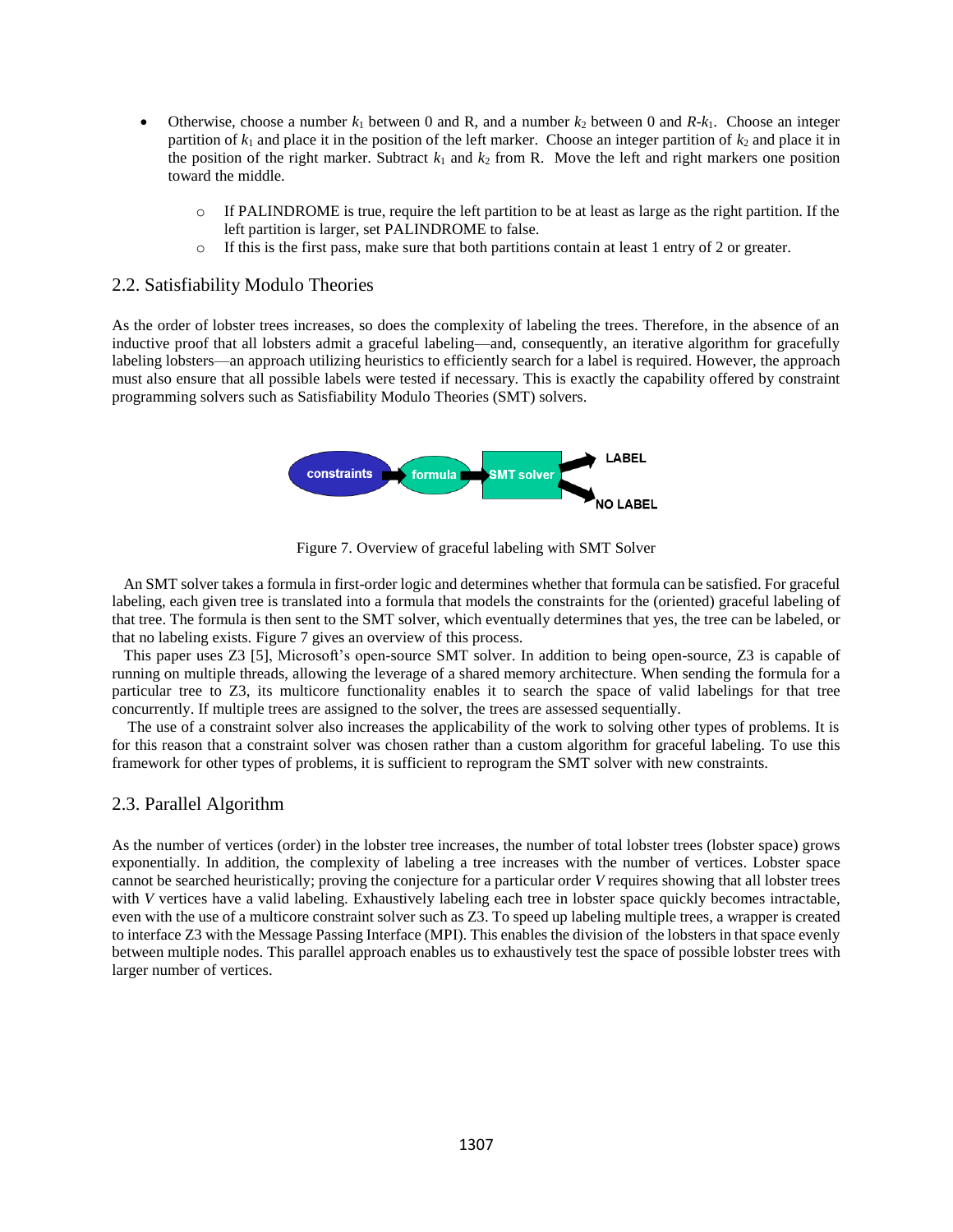

Figure 8. Overview Parallel Approach.

 Figure 8 gives an overview of the parallel approach. The program first generates all lobster trees with *V* vertices on the master node and outputs it to a single file. This is a serial approach; experimental benchmarks (not shown) indicate that the lobster generation process is very fast, and that the bulk of computation time lies with the labeling process. Next, the program splits the file into *n* equally-sized chunks, where *n* is the number of worker nodes.Note that files are written to a distributed file system that is shared between all the nodes. Each worker node then runs Z3 on its assigned chunk of trees. In the example above, there are *n*=3 worker nodes. The execution of Z3 is highlighted in orange (view electronically). Each node loops sequentially through the trees assigned to it, attempting to label each tree. If a valid labeling is found for every tree assigned to a worker, the worker node sends a message to the master node indicating that it has successfully completed labeling all trees in its assigned chunk.

If a label is not found for a particular tree, the tree is stored, and the node returns that it has failed to label a tree. At this point, the MPI process is terminated, since the program has identified a tree that cannot be labeled. This case has never happened in our testing, and would in fact disprove the (oriented) graceful labeling conjecture!

### **3. Experimental Design and Results**

Benchmarks were performed on Lightning [8], a Cray XC30 high performance computing cluster hosted out of the Air Force Research Lab D.O.D. Supercomputing Research Center (AFRL DSRC). The Lightning cluster consists of 2,370 compute nodes, each with 24 Intel Xeon E5-2697v2 processors at 2.7Ghz, 64 GB of RAM and over 1TB of available user hard disk space. The cluster uses the Lustre distributed file system. Portable Batch System (PBS) [9] is employed for job scheduling. Access was granted to the standard queue, a relatively low-priority queue for the system. This limited our ability to schedule large numbers of nodes for jobs. We ended up using approximately 150,000 compute hours over the course of our project.

|             | <b>Number of Compute Nodes</b> |         |        |        |        |  |  |
|-------------|--------------------------------|---------|--------|--------|--------|--|--|
| Order $(V)$ |                                | 16      | 32     | 64     | 128    |  |  |
| 12          | 106.70                         | 12.82   | 10.85  | 11.52  | 12.74  |  |  |
| 13          | 436.76                         | 52.16   | 29.84  | 26.31  | 23.58  |  |  |
| 14          | 2803.83                        | 274.70  | 218.29 | 137.19 | 124.28 |  |  |
| 15          | 14129.50                       | 1566.28 | 888.59 | 725.81 | 600.68 |  |  |

Table 1. Run time (seconds) corresponding to scalability test.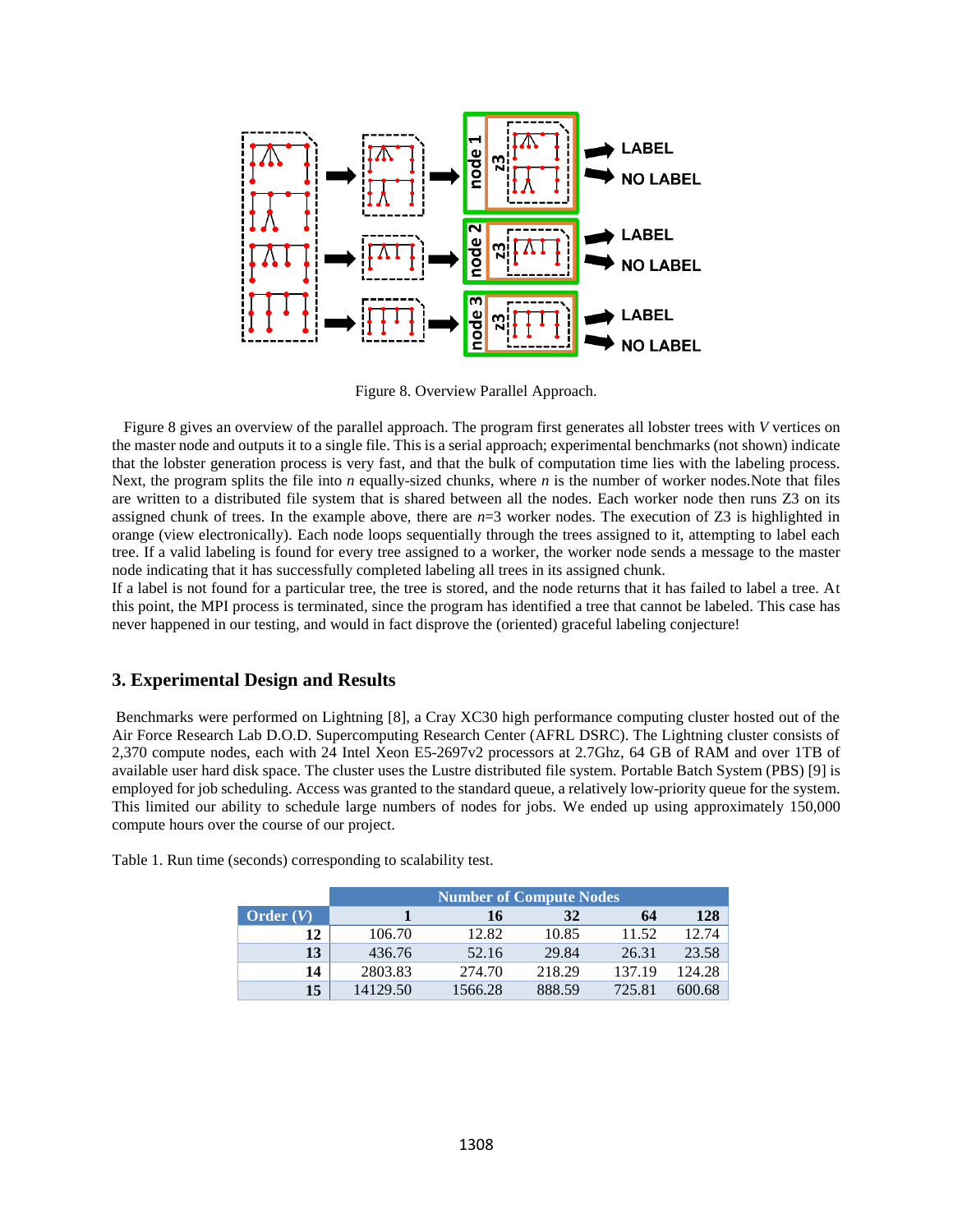### 3.1. Scalability Analysis

First, we study the scalability of our approach as the number of compute nodes is increased. Table 1 shows the runtime of the framework for labeling all possible lobster trees with 12 to 15 vertices, and varying the number of compute nodes from 1 to 128. Note that in the case of a single compute node, Z3 is still running in multithreaded form; it is however labeling each tree sequentially. For 1 compute node, the run time increases from 106.70 seconds to 14,129 seconds as we vary the number of vertices in each tree from 12 to 15. In other words, it takes Z3 132 times longer to label every tree with 15 vertices versus every tree with 12 vertices, a combined effect of there being more trees of the larger size (6739 vs 532) and each individual larger tree taking longer to label. Increasing the number of nodes has a clear effect on run time. When run on 128 nodes, the program is able to exhaustively determine labels for all lobster trees of order 15 in 600.68 seconds, approximately 10 minutes.

 Figure 9 shows the speedup of the framework compared to single-node Z3 execution. For lobster trees with 12 vertices, the use of 32 nodes proved to be an inefficient use of resources. In this case, the process of serially generating all the lobster trees and splitting the files consumed more time than the actual time needed to label the trees on 128 nodes. As the lobster order increases however, the associated tree space increases exponentially. For larger orders (13- 15) the use of 32 and 64 nodes greatly improved the run-time of our labeling approach. For example, for 1obster space of order 14, the program achieved a speedup of 12.8 on 32 nodes and a speedup of 20.43 on 64 nodes. For lobster space of order 15, the program achieved speedups of 15.9 and 19.4 on 32 and 64 nodes, respectively. Note that using 128 nodes started to demonstrate diminishing returns. For lobster space of order 14, the speedup is 21.98, which increases to 23.52 for lobster space of order 15.



Figure 9. Speed up of our scalability test.

#### 3.2. Race to the greatest *V*

We next focused on trying to prove the ordered graceful labeling conjecture for larger lobster spaces, with the goal of trying to prove the conjecture for the largest order possible. To date, we have successfully proven the conjecture for lobsters of order 19. Based on the results of the scalability analysis, the next set of experiments were run on 32 nodes. This decision was made because it yielded fairly good speedup and resulted in quicker job scheduling on the cluster. We referred to this process as the "race to the greatest *V*".

 Table 2 enumerates our experimental results. We were able to prove the conjecture for lobster spaces up to 18 with 32 nodes. There are 89,779 lobsters of order 18. While the space of trees was equally distributed between compute nodes, certain trees proved more difficult to label than others. For lobster trees of order 18, it took each node roughly 4.5 hours to label its share of trees. However, it took one node 24 hours, suggesting that a subset of trees in that file were taking an especially long time to label. This became more evident when we increased the number of vertices to 19. For lobster trees of order 19, the job timed out on 32 compute nodes. The remaining trees were rescheduled across 64 compute nodes; all but one node were able to label their assigned trees in 10 hours. The last node timed out after 40 hours. This process was repeated until a single tree that took Z3 more than 24 hours to label was identified.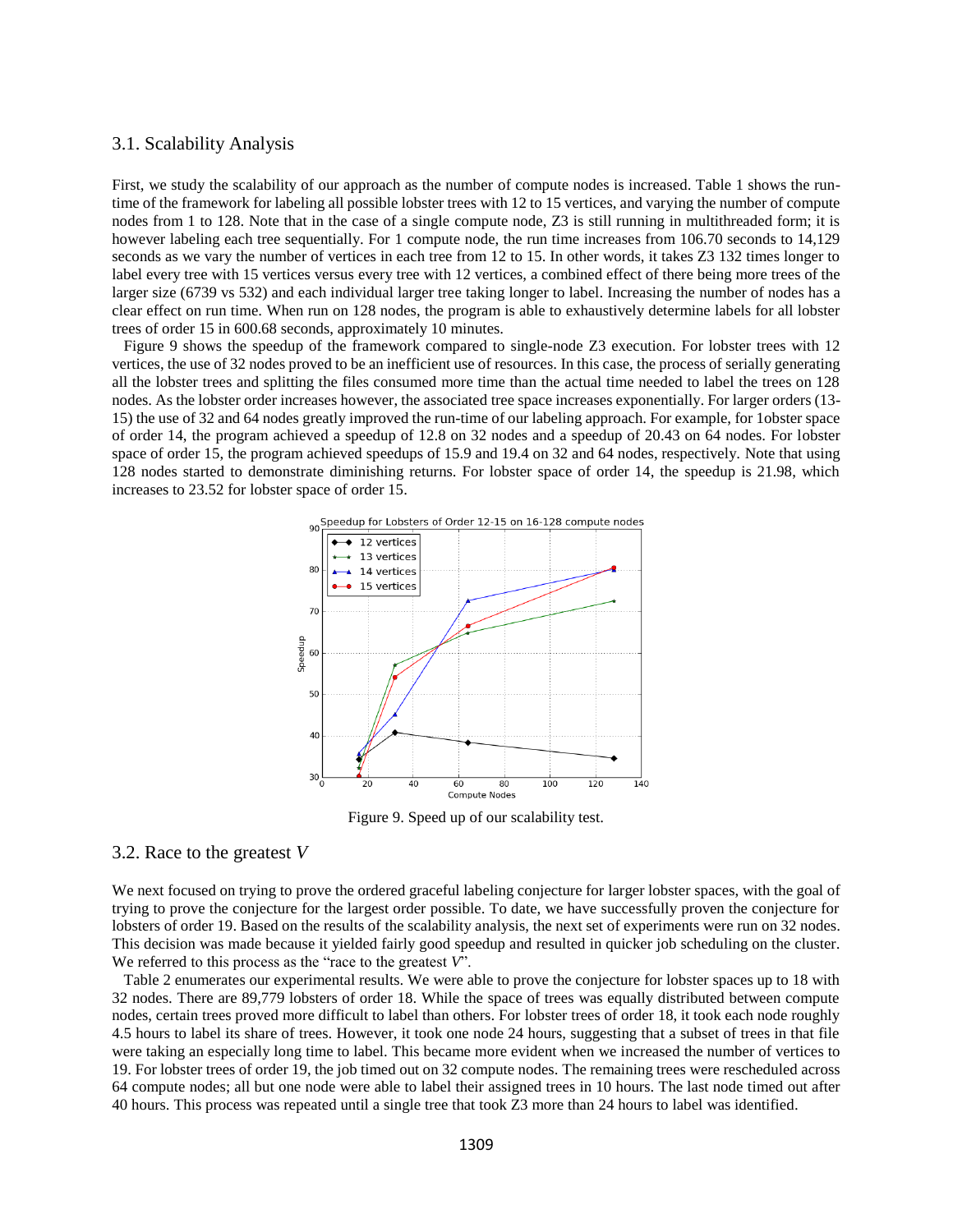Table 2. Race to greatest *V*.

| <b>Order</b> $(V)$ | Number of Compute |             | <b>Time</b><br>A <sub>V</sub> | <b>Time</b><br><b>For</b> |
|--------------------|-------------------|-------------|-------------------------------|---------------------------|
|                    | Lobsters $(T)$    | Nodes $(n)$ | Per Node                      | Slowest Node              |
| 16                 | 15,955            | 32          | 30 minutes                    | 1.5 hours                 |
| 17                 | 37,776            | 32          | 1 hour                        | 4 hours                   |
| 18                 | 89,779            | 32          | 4.5 hours                     | 24 hours                  |
| 19                 | 213,381           | 64          | 10 hours                      | $>40$ hours               |

We tried to label this same tree using a different type of solver called CPLEX [10]. Unlike Z3 and SMT solvers that use constraint programming, CPLEX uses an integer programming paradigm to solve optimization problems. In this case, it took less than a second to label the tree with CPLEX. We caution the reader that this does not necessarily indicate that CPLEX is "better" than Z3 at producing graceful labelings. Rather, we conjecture that the heuristics that CPLEX uses are more suited to features of the representation and the topology of this tree. Likewise, Z3 may be a more suitable solver than CPLEX for other lobster topologies.

#### **4. Conclusions and Future Work**

Using our framework, we were able to prove the oriented graceful conjecture for lobsters up to order 19. We plan to continue running our experiments to see how high an order we can exhaustively search. This process is limited by the availability of HPC resources and the amount of time it takes to narrow down any job time-outs to a single tree.

 Our analysis presents several fruitful directions for future development. Although the labeling algorithm does produce all lobsters of a given order without isomorphism, it accomplishes this iteratively— that is, it does not leverage the fact that a bijection exists between ℕ and lobster trees. Because of this, the algorithm cannot generate a particular lobster without first producing all the lobsters that lexicographically precede it.

 Improving the lobster generation algorithm to produce lobsters independently and by bijection is the first step toward improving the load balancing of the framework. As previously noted, Z3 has great difficulty labeling certain types of trees. Although we lack sufficient data points to specifically characterize these trees, we expect that we will find more examples as we attempt to label trees with higher order. Analyzing these trees should indicate a heuristic to predict whether Z3 will take a long time to label a particular tree. The program could then preemptively distribute these hard trees equitably among the compute nodes in order to reduce the total time required to determine if a valid labeling exists.

 Another interesting investigation would be to compare the performance of different solvers (e.g. CPLEX [10], MiniSAT [11]) in generating oriented graceful labels for these hard trees. Since Z3 only utilizes 8 cores per compute node, it would be possible to spawn instances of other solvers on the same node; if Z3 did not find a label in a specified amount of time, the process could pass the hard tree to another solver. Alternatively, we may be able to develop heuristics that predict which solver is best suited to trees that have particular topological features.

 While our work lends credence to the claim that all lobsters admit an oriented graceful labeling, we stress that our process has much broader applicability. Our software is modular to the extent that it is trivial to substitute any set of graph labeling constraints in place of orientation and gracefulness; by importing new data structures, we can utilize the combination of SMT solvers and high performance computing to attack any problem that can be formulated in terms of constraint programming. We believe that our software will be useful to mathematicians as they explore topological problems in the future.

#### **5. Acknowledgements**

We are sincerely grateful to the High Performance Computing Modernization Program (HPCMP) at West Point, especially Dr. Claire Verhulst for facilitating access to the Lightning cluster. The opinons expressed in the paper are those solely of the authors and do not necessarily reflect those of the U.S. Military Academy, U.S. Army, or the Department of Defense.